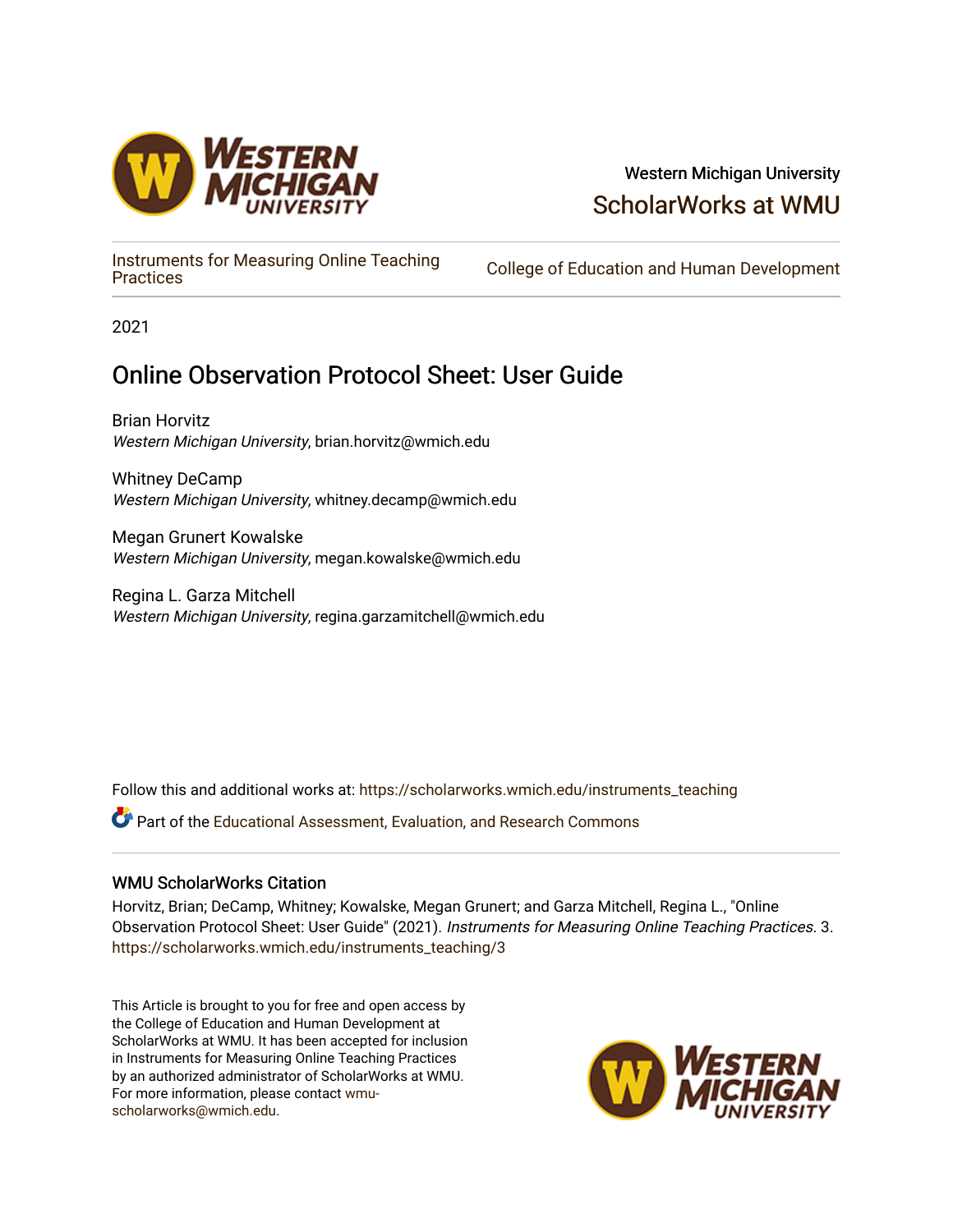### **Online Observation Protocol Sheet: User Guide**

Western Michigan University – Improving Undergraduate STEM Education

Brian Horvitz Whitney DeCamp Megan Grunert-Kowalski Regina L. Garza Mitchell

#### **About the Online Observation Protocol Sheet**

The use of online instruction for undergraduate STEM courses is growing rapidly. In response to this trend, leaders in the field of STEM education, including the National Science Foundation and the American Association for the Advancement of Science, have called for the development of shared language and tools for researchers and practitioners to use to describe online STEM instruction. Educational researchers and practitioners have access to and have made productive use of validated instruments for studying face-to-face, classroom-based teaching practices, however analogous tools do not yet exist for online instruction. These tools are urgently needed in order to maximize the benefits of this rapidly growing mode of instruction for STEM learning. In order to meet this need, this project will develop and validate two measurement tools - an observational protocol and a self-report instrument - that can be used to reliably collect comparable, non-evaluative data for the description, study, and improvement of online, undergraduate STEM courses.

Substantial research has articulated how undergraduate students learn and which teaching practices best support student learning (e.g. Chickering & Gamson, 1987; Pascarella & Terenzini, 1991, 2005). There are empirically validated curricula and instructional strategies for postsecondary classrooms. The effort to transform postsecondary courses to include more of these empirically validated strategies has resulted in expansive efforts to accurately describe what teaching practices actually occur in college classrooms.

Surveys of teaching practices (e.g. Faculty Survey of Student Engagement; Center for Postsecondary Research, 2014) and observational instruments for classifying instructor behavior in the classroom (e.g. Hora et al., 2012; Reform Teaching Observation Protocol [RTOP]; Piburn et al., 2000; Teaching Dimensions Observation Protocol [TDOP]) are widely used to paint a comprehensive portrait of (a) what instructors report about their teaching and (b) what teaching practices are actually observed in postsecondary classrooms (Turpen & Finkelstein, 2009). These methods in combination (observation and self-report) provide an objective portrait of postsecondary teaching that serves as a baseline for individual instructors, colleges, and faculty developers to plan and enact change initiatives, and for researchers to measure the influences of organizational factors and impacts of change initiatives on instructors' practices. Yet, they only cover a portion of the teaching and learning landscape.

Despite the widespread and increasing adoption of online learning approaches (Johnson et al., 2013), there are no comprehensive instruments of teaching practices nor an objective set of descriptors necessary to classify teaching practices in online courses. Clear definitions of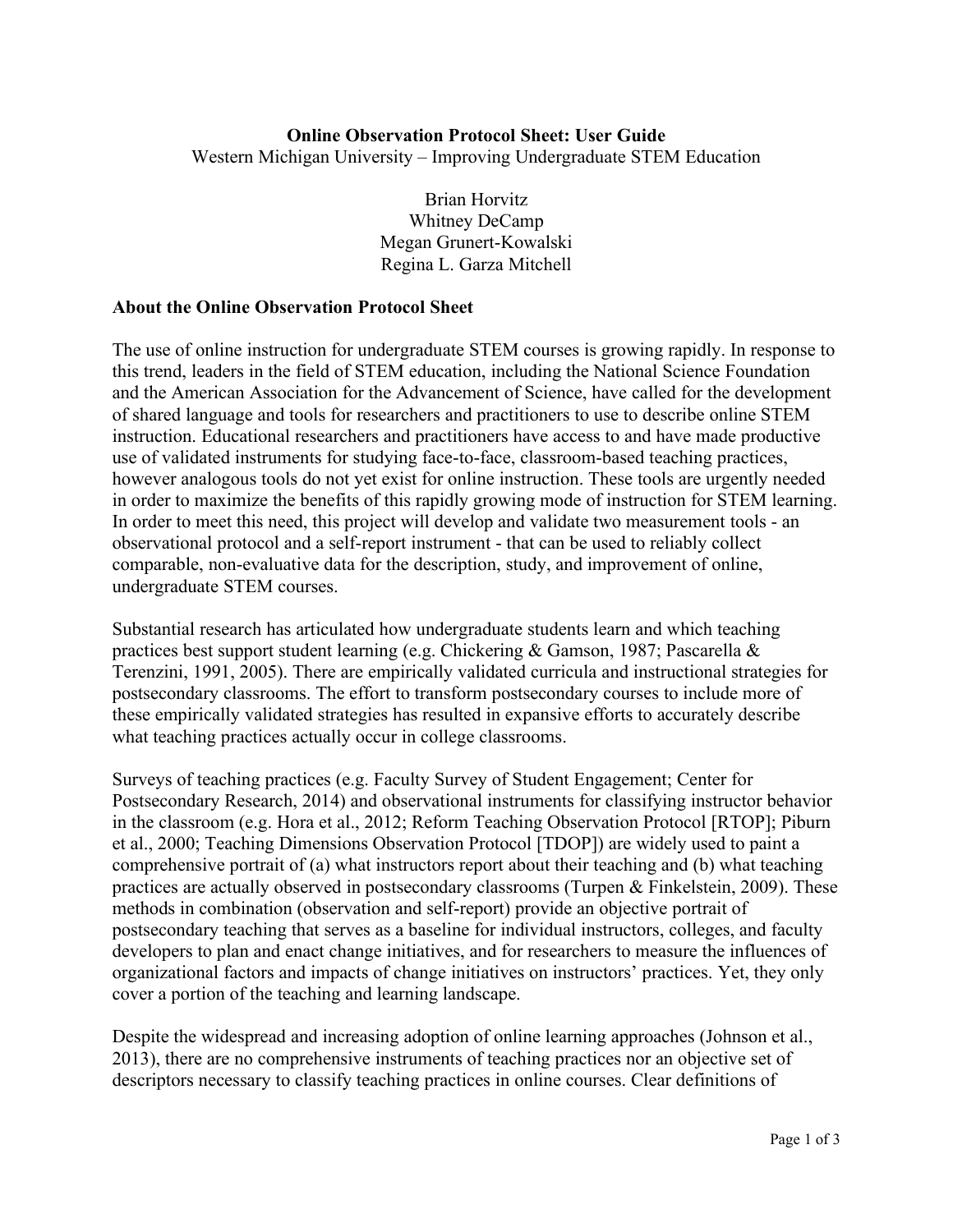instructional practices are necessary in order to describe and evaluate instructional practices and, ultimately, to improve them (AAAS, 2013).

The goal in developing these instruments is to describe how postsecondary instructors teach in online STEM courses. This instrument development project used a sequential mixed methods approach to research, design, pilot-test, refine, and then implement an observation protocol and a self-report survey of instructional practices for undergraduate online STEM courses. These instruments will fill a gap in the available set of tools to study teaching and learning environments. They are grounded in current theory guiding research on online courses and connected to current instruments (developed by this research team and others), forming a continuum of observation categories and codes, and self-reported practices that can be adapted for use across the spectrum of course approaches.

#### **How to Use the Online Observation Protocol Sheet**

The Online Observation Protocol Sheet is an observational report intended to help us identify valid, meaningful, non-evaluative representations of the teaching occurring in online undergraduate STEM courses. The observation should be conducted on a course that has been fully developed and taught.

The Online Observation Protocol Sheet is divided into seven component areas: General, Course Materials, Assignments, Activities, Lab Work, Discussion, and Testing.

Online courses are generally divided into modules of some kind (weekly, thematic, or other designation), so each column of answers represents a course module. There is a space for you to enter the module name or number. We crafted the observation by module because not all items may be present in all modules. *Each double-sided sheet is able to be used for a total of six modules. In many courses, this is insufficient, so printing two or three copies for the form many be necessary for some courses in order to observe all the modules.*

All items on the Online Observation Protocol Sheet require yes/no responses. If you feel that an item is not applicable to a course, such as lab work for a non-lab course, you may either leave the item blank or cross out the entire row. This is not intended to be an evaluative protocol, so selecting "No" or leaving an item blank has no negative effect on the observation. As you complete the form, it is important to remember that the goal is not to evaluate a course but rather to determine what elements are incorporated into online undergraduate STEM courses.

**General.** This section addresses general mechanisms for communication such as course announcements, guidelines for class communication, and course or module goals. Please mark the appropriate response (yes or no) indicating whether the listed item is used in a module.

**Course Materials.** This section focuses on basic materials that provide content such as course textbooks, required readings (course pack), lecture notes or slides, images, audio, and visual material. Please mark the appropriate response (yes or no) indicating whether the listed item is used in a module.